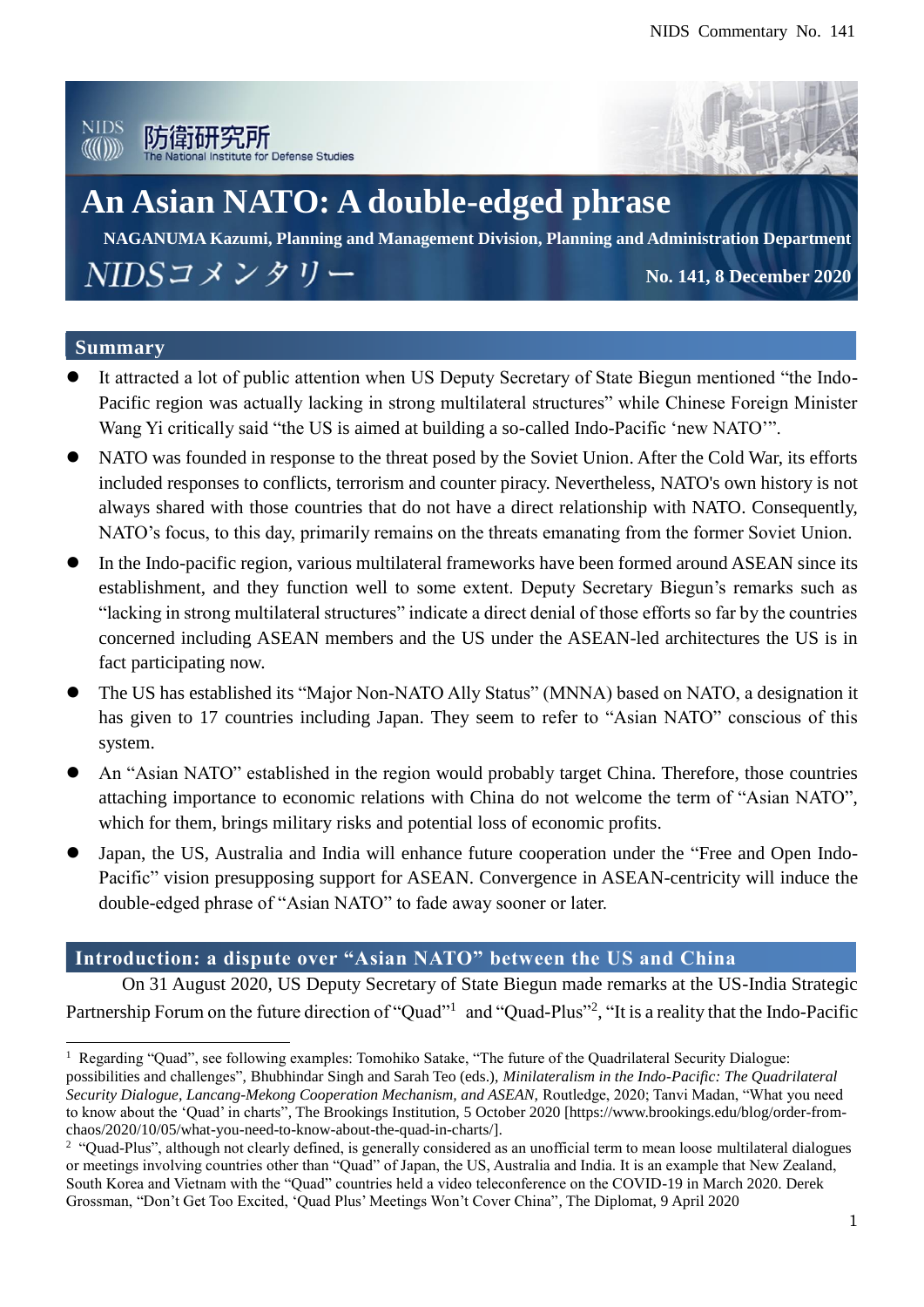region is actually lacking in strong multilateral structures", he said. He went on to say "they don't have anything of the fortitude of NATO or the European Union", while pointing out "I think we're going to have to be a little bit careful here in doing that, although I think from an American perspective that would be easy" with regard to formalizing a structure.<sup>3</sup> He also emphasized that starting with the Quad, just the four countries, was very important regardless of the result of the US presidential election, and stated, "Even NATO started with relatively modest expectations", and "The original NATO North Atlantic alliance only had 12 members." One of the highest-ranked diplomats in the US repeatedly referred to NATO, which forms a major reason it attracted attention in many countries other than the US and India.

Opposing his statement, on 13 October, Chinese Foreign Minister Wang Yi fiercely criticized the US activities at the joint press conference in Malaysia during his visit to Southeast Asian countries. He maintained that the "Indo-Pacific strategy" proposed by the United States, is in essence, aimed at building a so-called Indo-Pacific "new NATO" underpinned by the quadrilateral mechanism involving the United States, Japan, India and Australia. As well as this strategy itself is a huge underlying security risk and if being forced forward, it would not only wind back the clock of history, but also mark the beginning of danger.<sup>4</sup> This statement seems to be related to the Second Japan-Australia-India-US Foreign Ministers' Meeting was held in Tokyo on 6 October.<sup>5</sup>

This article will overview those reactions in neighboring countries regarding the so-called "Asian NATO" after briefly touching on the development of NATO and the history of the collective security architectures in Asia so far. Thereafter, this article will consider some of double meaning of this phrase.

#### **NATO's development with ups and downs**

The NATO's official website has details about its own history.<sup>6</sup> According to this information, it is often said that NATO was founded in response to the threat posed by the Soviet Union, but it is only partially true. NATO's creation was part of a broader effort to serve three purposes such as deterring Soviet expansionism, forbidding the revival of nationalist militarism in Europe through a strong North American presence on the continent, and encouraging European political integration. After the Cold War, its efforts have included the responses to the situations in the former Yugoslavia, Bosnia and Kosovo. The taking over of command and coordination of the International Security Assistance Force (ISAF) in the aftermath of the 9/11 attacks, and counter piracy off the Horn of Africa.

On the other hand, there are various different views on NATO's own history, and it is also pointed

 $\overline{a}$ 

<sup>[</sup>https://thediplomat.com/2020/04/dont-get-too-excited-quad-plus-meetings-wont-cover-china/]. See also Jeff M. Smith, "How America is leading the 'Quad Plus' Group of 7 countries in fighting the Coronavirus", The Heritage Foundation, 1 April 2020 [https://www.heritage.org/global-politics/commentary/how-america-leading-the-quad-plus-group-7-countries-fighting-the]. <sup>3</sup> Stephen Biegun, "Deputy Secretary Biegun Remarks at the U.S.-India Strategic Partnership Forum", the United States Department of State (the US DOS), 31 August 2020 [https://www.state.gov/deputy-secretary-biegun-remarks-at-the-u-s-indiastrategic-partnership-forum/].

<sup>4</sup> Ministry of Foreign Affairs of the People's Republic of China, "Wang Yi: U.S. 'Indo-Pacific Strategy' Undermines Peace and Development Prospects in East Asia" [中华人民共和国外交部「王毅:美"印太战略"损害东亚和平与发展前景」], 13 October 2020 [https://www.fmprc.gov.cn/web/wjbzhd/t1823539.shtml].

<sup>5</sup> Ministry of Foreign Affairs of Japan (MOFA), "Dai 2 kai nichibeigoin gaisho kaigo" [The Second Japan-Australia-India-U.S. Foreign Ministers' Meeting], 6 October 2020 [https://www.mofa.go.jp/mofaj/press/release/press6\_000682.html].

<sup>&</sup>lt;sup>6</sup> "A short history of NATO", North Atlantic Treaty Organization,

<sup>[</sup>https://www.nato.int/cps/us/natohq/declassified\_139339.htm].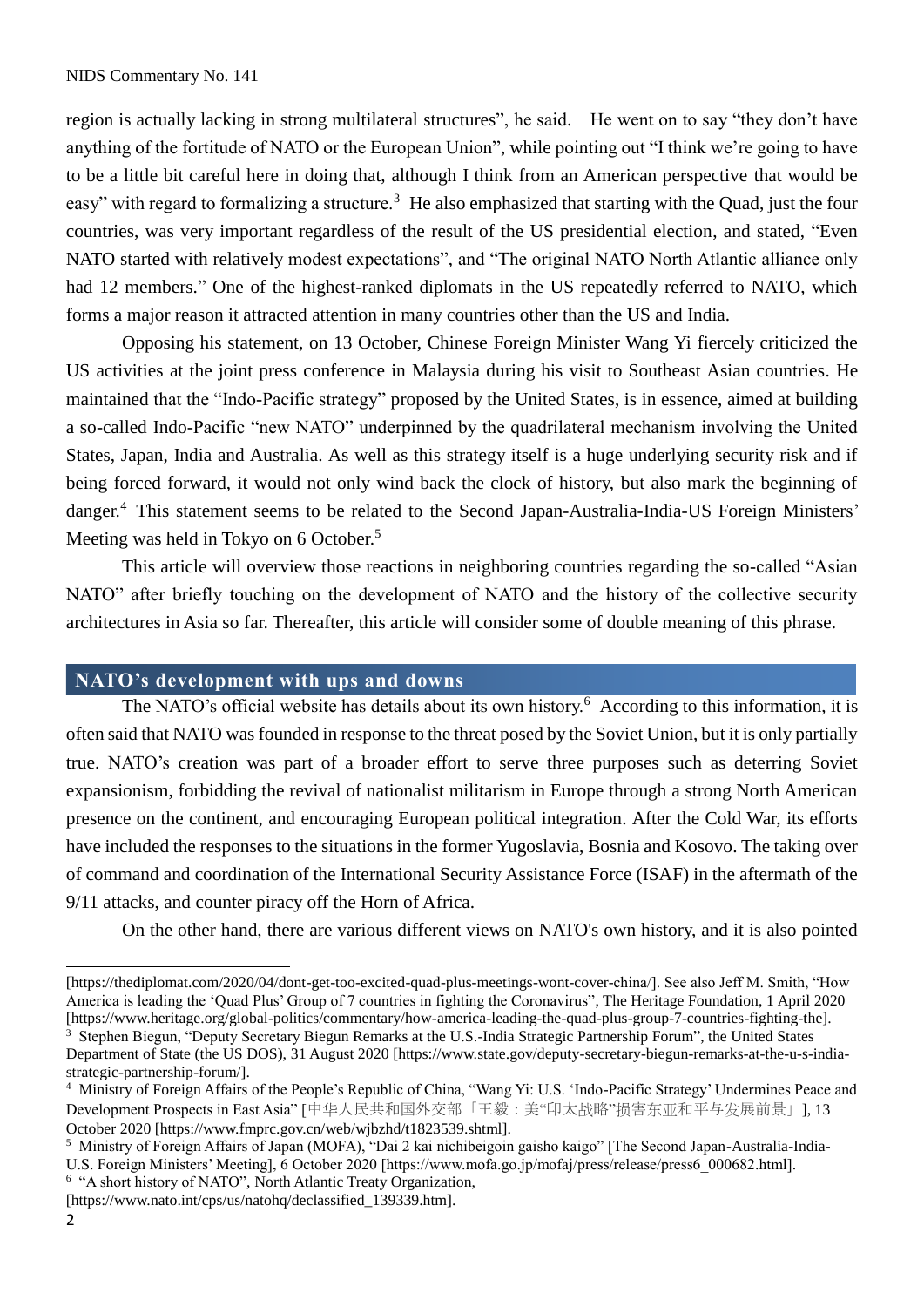out that NATO has undergone numerous challenges to this day. First, each NATO member country has different national domestic circumstances. Germany, for example, was restricted by its own national caveats and criticized by other countries during participation in ISAF, while still keep on accepting US tactical nuclear weapons.<sup>7</sup> While those relations with the US have been complicated after the inauguration of the Trump administration, following the Treaty on Franco-German Cooperation and Integration (Aachen Treaty) signed in January 2019, it was reported that France was preparing to extend its nuclear deterrent to Germany.<sup>8</sup>

In addition, various frictions between the US, and France and Germany, can be seen from the perspective of the multilateral alliance. The French President Macron described NATO as "brain-dead", causing repercussions just before the NATO Leaders Meeting was held in London in December 2019. These tensions were only heightened by US President Trump's demand for increased defence spending from NATO members. It is reported they were not in a party mood for NATO's seventieth birthday.<sup>9</sup>

So, what is the US view of NATO? In March 2019, the US Congressional Research Service released a report on "Assessing NATO's Value". The report focused on several key questions regarding NATO's future including the following: addressing the strategic value of NATO to the US and the leadership role of the US within NATO; examining whether the alliance should adopt a new strategic concept that better reflects views of the security threat posed by Russia and new and emerging threats in the cyber and hybrid warfare domains; developing a NATO strategy toward China, and so forth.<sup>10</sup> Thus, NATO's history consists of dealing with responses to address a lot of threats, actions and operations, successes, and imminent challenges, which symbolizes its own development with ups and downs.

In spite of this, looking at general public opinion trends in such countries as do not have a direct relationship with NATO, there is no common understanding of NATO's evolution. As a result, there is a tendency for those that do not follow the modern NATO, to view it through the lense of the purpose of its original establishment - responding to the threats of the former Soviet Union.

#### **Regional architectures of collective security in Asia**

 $\overline{a}$ 

As mentioned above, Deputy Secretary Biegun pointed out, "it is a reality that the Indo-Pacific region is actually lacking in strong multilateral structures", but whether it is "strong" or not, it is a fact that multiple multilateral frameworks have been examined and formed in this region since the end of World War Two.

For example, in 1954, the Southeast Asia Collective Defense Treaty was signed by eight countries: the US, the UK, France, Australia, New Zealand, Thailand, the Philippines and Pakistan. Based on this, the

<sup>7</sup> Yoko Iwama, "Reisengo no NATO to touitsu doitsu" [Post-Cold War NATO and unified Germany], *Kiro ni tatsu NATO: beiou doumei no kokusaiseiji [NATO at a crossroad: international politics of the US-Europe Alliance],* the Japan Institute of International Affairs, March 2010, pp. 169–175.

<sup>&</sup>lt;sup>8</sup> "France is prepared to extend its nuclear deterrent to Germany", the Washington Post, 28 February 2019 [https://www.washingtonpost.com/opinions/2019/02/28/france-is-prepared-extend-its-nuclear-deterrent-germany/].

<sup>9</sup> "Troubled Nato not in party mood for 70th birthday", BBC, 2 December 2019 [https://www.bbc.com/news/world-europe-50604857]. Michito Tsuruoka, "Haran no nakatta NATO no 70 shunen shuno kaigo?" [The 70<sup>th</sup> NATO Summit without any disturbances?], the Sasakawa Peace Foundation, 18 December 2019 [https://www.spf.org/iina/articles/tsuruoka\_11.html].

<sup>10</sup> The US Congressional Research Service, "Assessing NATO's Value", 28 March 2019, pp. 12–14, 17.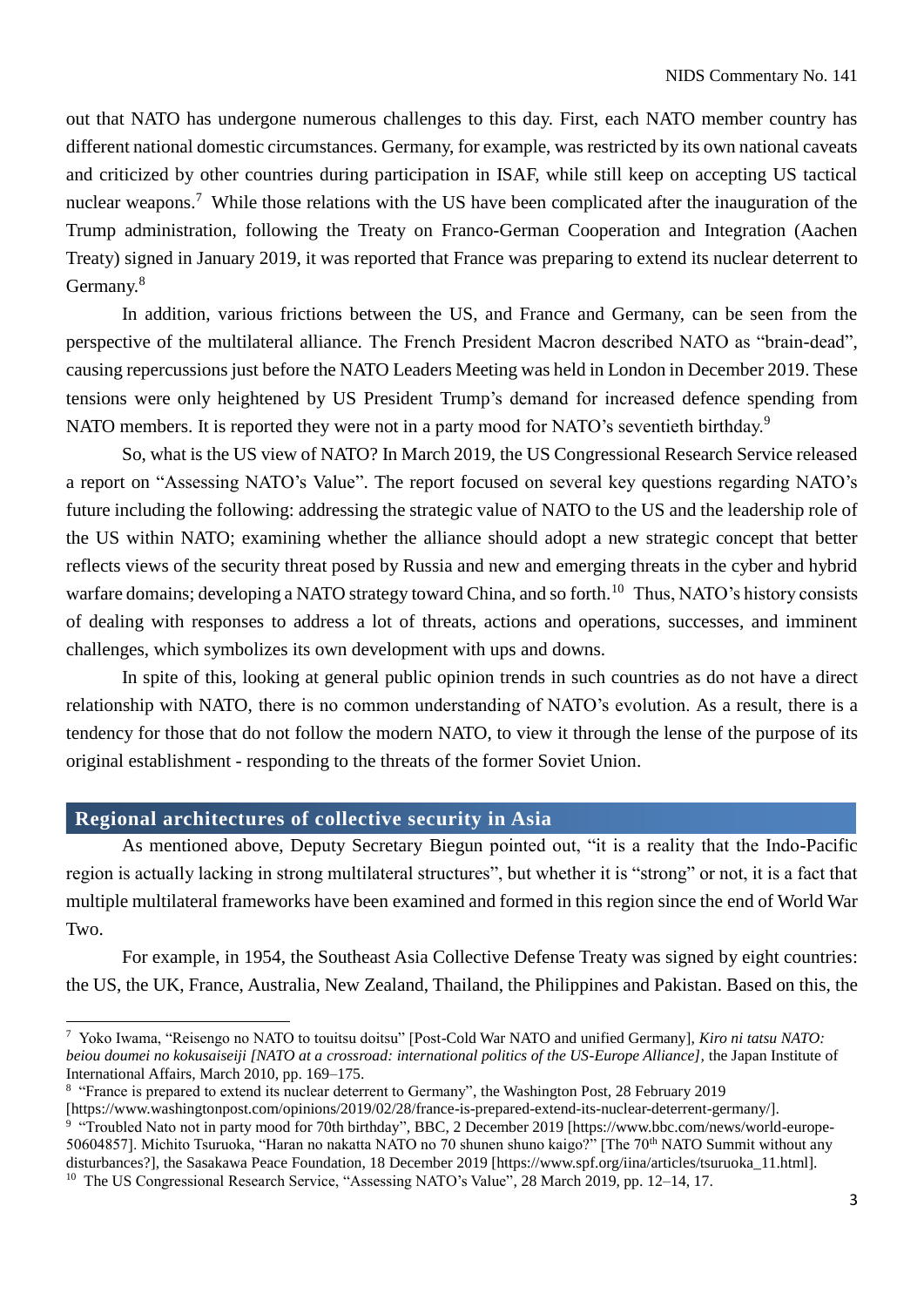Southeast Asia Treaty Organization (SEATO) was established. SEATO, however, scarcely built joint operational plans, had neither unified command nor specifically allocated unified forces.<sup>11</sup> The US DOS official website explains that the inclusion of Vietnam as a territory under SEATO protection gave the US the legal framework for its continued involvement there as the conflict in Vietnam unfolded.<sup>12</sup> The Treaty is still legally valid, while SEATO as an organization was formally disbanded in 1977. In fact, the US mentions the Treaty as one of the bases of the US relations with Thailand,<sup>13</sup> and France also emphasizes on its document of commitment to the region that the Treaty is still valid.<sup>14</sup>

In 1951, Australia, New Zealand and the US concluded a Security Treaty (ANZUS), and Australia, Malaysia, New Zealand, Singapore and the UK signed the Five Power Defence Arrangements (FPDA) in 1971 following the UK's withdrawal from East of Suez, under which Australia stations the Australian Defence Force in Royal Malaysian Air Force (RMAF) Base Butterworth.<sup>15</sup>

In addition, there are different views on the fact that the US prioritized bilateral relations with Japan, the Philippines and other countries in Asia, while the US established NATO and was active in multilateral frameworks in Europe. Here, a precursory study by Hemmer and Katzenstein on *International Organization* will help to understand those backgrounds.<sup>16</sup> The study indicates that NATO aimed at holding off a massive Soviet offensive while the US expected no large-scale offensive by either the Soviet Union or China in Asia, and the primary problem for the US in Asia was fighting communist insurgencies. It is also pointed out that the US saw their potential European allies as relatively equal members of a shared community, although saw their potential Asian allies as a part of an alien and inferior community.<sup>17</sup> The study clarifies that in particular, the US reaction to SEATO is different from that to NATO in terms of civilization, race, ethnicity, religion and historical memories as well as Asia-firsters in the US were never as influential as their Eastern Establishment rivals identified strongly with Europeans.<sup>18</sup>

#### **Various efforts by ASEAN and ASEAN-centric architectures of collective security**

It is also necessary to pay attention to various efforts by Southeast Asian countries. The Association of Southeast Asia (ASA) was established by Thailand, the Philippines and the Federation of Malaya in 1961, and encouraged by the Vietnam War, the Association of Southeast Asian Nations (ASEAN) was

<sup>&</sup>lt;sup>11</sup> Tatsuya Nishida, "An origin of the Southeast Asia Treaty Organization (SEATO): gaps between American and British military strategies in the Asia-Pacific region", *Doshisha American Studies,* No. 50, March 2014, pp. 23–45.

<sup>&</sup>lt;sup>12</sup> Office of the Historian, the US DOS, "Southeast Asia Treaty Organization (SEATO), 1954",

<sup>[</sup>https://history.state.gov/milestones/1953-1960/seato].

<sup>&</sup>lt;sup>13</sup> The US clarifies that the 1954 Manila Pact of the SEATO, the Thanat-Rusk communiqué of 1962 and the 2012 Joint Vision Statement for the Thai-U.S. Defense Alliance constitute the basis of US security commitments to Thailand. The US DOS, "U.S. Relations With Thailand", [https://www.state.gov/u-s-relations-with-thailand/].

<sup>&</sup>lt;sup>14</sup> France explains that the Collective Security Treaty in South-East Asia, known as the "Manila Treaty", signed on 8 September 1954, which remains in force even though its military organization, SEATO, was dissolved in 1977. Ministère de la Défense, *France and Security in the Asia-Pacific,* p. 8.

<sup>&</sup>lt;sup>15</sup> The Japanese Ministry of Defense (JMOD), ed., *Defense of Japan 2019*, p. 137. See also Tim Huxley, "Developing the Five Power Defence Arrangements", the International Institute for Strategic Studies, 1 June 2017 [https://www.iiss.org/blogs/analysis/2017/06/fpda].

<sup>&</sup>lt;sup>16</sup> Christopher Hemmer and Peter J. Katzenstein, "Why is There No NATO in Asia? Collective Identity, Regionalism, and the Origins of Multilateralism", *International Organization,* Vol. 56, No. 3, Summer 2002, pp. 575–607.

<sup>17</sup> Ibid., pp. 575, 583–587.

<sup>18</sup> Ibid., pp. 592–598.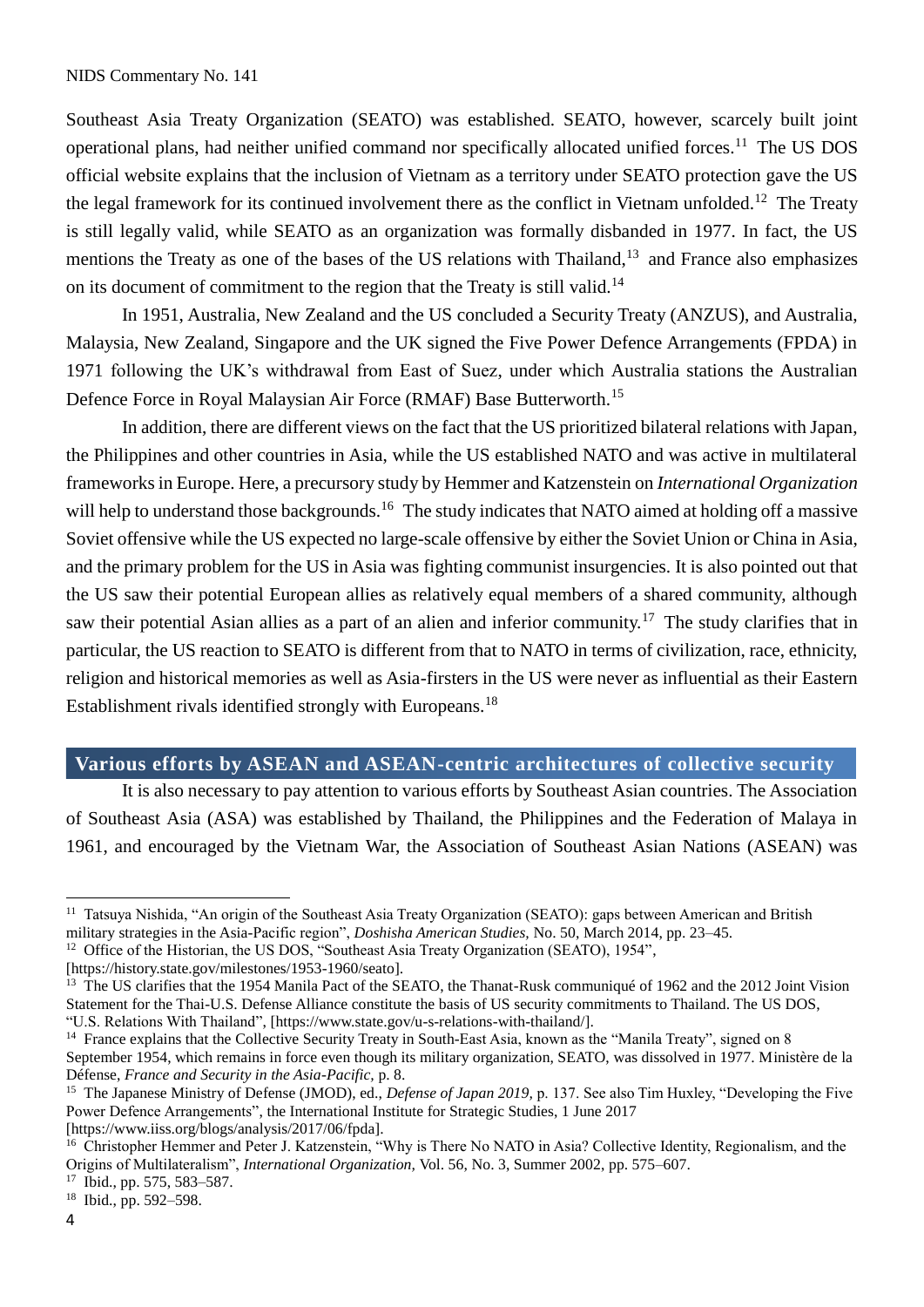established by Indonesia, Malaysia, the Philippines, Singapore and Thailand in 1967. Now it has 10 member states after participation by Brunei Darussalam in 1984, Vietnam in 1995, Laos and Myanmar in 1997, and Cambodia in 1999.<sup>19</sup> The ASEAN leaders resolved in 2003 that an ASEAN Community shall be established, and after adoption of the ASEAN Charter in 2007, it was declared at the ASEAN Summit 2015 that they launched the ASEAN Community composed of three pillars: the Political-Security Community, the Economic Community and the Socio-Cultural Community.

ASEAN has been actively promoting regional cooperation including the ASEAN Regional Forum (ARF) in 1994, the East Asia Summit (EAS) in 2005 and the ASEAN Defence Ministers' Meeting-Plus (ADMM-Plus) in 2010. The ADMM-Plus has 17 member states such as Australia, China, India, Japan, New Zealand, South Korea, Russia and the US in addition to the ASEAN 10 member states, and, conducts practical activities to address security issues in the Indo-Pacific region under the ASEAN Defence Senior Officials' Meeting-Plus (ADSOM-Plus), ADSOM-Plus Working Group and 7 Experts' Working Groups.<sup>20</sup> In 2015, the ADMM-Plus reportedly abandoned the adoption of the joint declaration due to China's lobbying activities preventing agreement on the South China Sea issue.<sup>21</sup> Albeit, then-chair Singapore's initiative led to adoption of the Guidelines for Air Military Encounters (GAME) in 2018.<sup>22</sup> which indicates ASEAN has continued its efforts to maintain ASEAN centrality and unity through appropriately managing distance with non-ASEAN member states.<sup>23</sup>

Of course, unlike NATO and the European Union, the ASEAN Political and Security Community has not yet reached a stage of establishing a permanent joint force or creating a common operational plan for military activities. In that respect it still has challenges to address as a collective security framework. <sup>24</sup> Nevertheless, it is clear that it functions to some extent as a regional architecture. Deputy Secretary Biegun's remarks such as "the Indo-Pacific region is actually lacking in strong multilateral structures" indicate a direct denial of those efforts so far by the countries concerned, including ASEAN and the US under the ASEAN-led architectures; which the US is in fact participating still now, which is unavoidable to be blamed for thoughtlessness.

<sup>22</sup> JMOD, ed., *Defense of Japan 2019,* pp. 377–378.

<sup>19</sup> MOFA, *Nihon to ASEAN [Japan and ASEAN],* March 2020, p. 1 [https://www.mofa.go.jp/mofaj/files/000305625.pdf]. <sup>20</sup> JMOD, ed., *Defense of Japan 2020,* pp. 373–375.

<sup>21</sup> "Minami sina kai: beichuu no tairitsu ga ASEAN kakudai kokubosho kaigi demo…irei no 'kyodo sengen fusaitaku' no uchimaku" [South China Sea: US-China confrontation at the ADMM-Plus…an inside story of the unusual 'joint declaration not adopted'], NewSphere, 5 November 2015 [https://newsphere.jp/world-report/20151105-3/]. See also Yeganeh Torbati and Trinna Leong, "ASEAN defense chiefs fail to agree on South China Sea statement", Reuters, 4 November 2015 [https://www.reuters.com/article/us-asean-malaysia-statement-idUSKCN0ST07G20151104].

<sup>&</sup>lt;sup>23</sup> Regarding the ASEAN centrality and unity, see Tomotaka Shoji, "ASEAN no 'chushinsei': ikinai-ikigai kankei no shiten kara" [ASEAN 'centrality': from the perspective of inside and outside], *NIDS Security Studies,* Vol. 17, No. 1, October 2014, pp. 105–121.

<sup>&</sup>lt;sup>24</sup> ASEAN continues their efforts to establish the ASEAN Militaries Ready Group on Humanitarian Assistance and Disaster Relief (AMRG on HADR) under the ASEAN Defence Ministers' Meeting (ADMM), which can be seen as an activity for a permanent joint force at the military level. See Yusuke Ishihara, "takokukan anzenhosho architecture niokeru 'synergy' gainen: ASEAN wo chushin toshita HADR kyoryoku wo tegakarini" [A concept of 'synergy' under the multilateral security architectures: indications of HADR cooperation centered on ASEAN], *NIDS Commentary,* No. 47, 24 June 2015.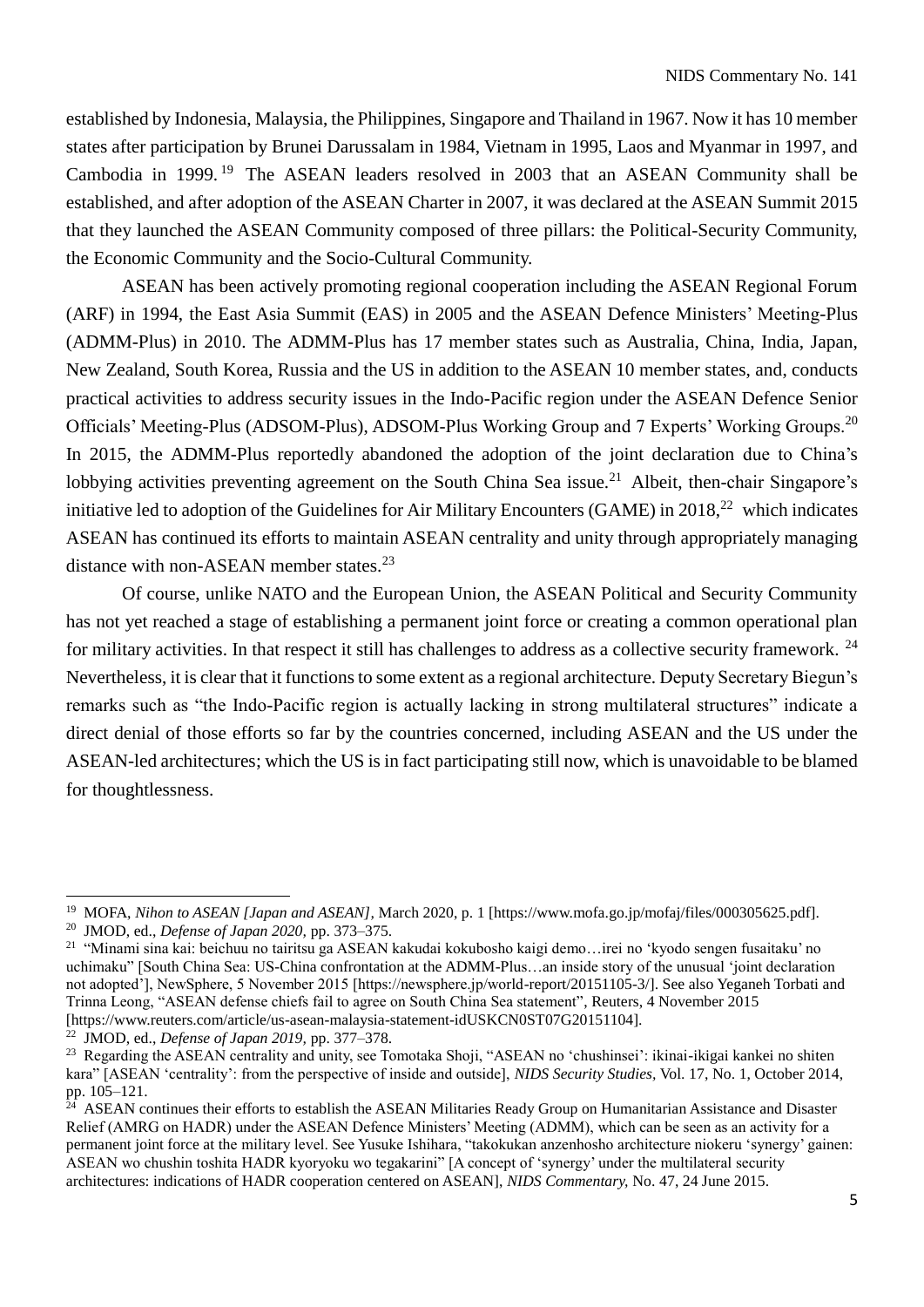#### **Recent discussions on an "Asian NATO" in neighboring countries**

How have specific countries reacted to the concept of an "Asian NATO"? Let us overview recent news in the US, Australia, India, China, Taiwan and South Korea.

#### **[The US]**

In the US, Bloomberg posted an article dubbed "An Asian NATO? The U.S. Has Better Options for Its Allies". It emphasized importance of the US existing set of relationships with Japan, Australia and India, greater coordination on combating Chinese political warfare, and stronger collective efforts to limit dependencies on Chinese money and markets. <sup>25</sup> *Newsweek* bluntly explained that the US failed at establishing SEATO as an Asian NATO, and citing expert opinions, pointed out the necessity to turn to the TPP and to focus on dealing with China-related economic issues while it mentioned SEATO prompting criticism that it was another Western colonial venture replacing the imperial system.<sup>26</sup>

National Review also emphasizes the necessity to understand the nature of contest with China and explains, "If the Quad is to be a fixture of the free world's defense against Chinese authoritarianism, it must take the form of a network that suits the nature of this contest, not of the last century's Cold War". <sup>27</sup>

Thus, public opinion has been active that the US should confront China based on the bipartisan support beyond the differences between liberal and conservative. It can be seen, however, that there are not necessarily many positive opinions that existing frameworks including Quad might develop into stronger architectures like NATO.

#### **[Australia]**

In 2019, a think tank of Australia released the article of "Why the Quad won't ever be an Asian NATO", which showed skeptical views on the Quad's further development.<sup>28</sup> Another think tank points out, "While there are important differences among the four countries on threat perceptions, military capability, strategic priority, capacity to bear the costs of potential retaliation, strategic culture and constitutional imperatives, these differences place limitations on Quadrilateral cooperation, but do not preclude it," and estimates "[d]espite the COVID-19 shock and the domestic upheavals and distractions it poses, this cooperation will continue to deepen".<sup>29</sup>

It also attracts some interests that Australian media reported at their article on Australia's Foreign Minister Payne's visit to Singapore after the Second Japan-Australia-India-U.S. Foreign Ministers' Meeting that neither foreign minister's office nor department would comment on Secretary Pompeo's comments on

<sup>&</sup>lt;sup>25</sup> "An Asian NATO? The U.S. Has Better Options for Its Allies", Bloomberg, 24 September 2020

<sup>[</sup>https://www.bloomberg.com/opinion/articles/2020-09-23/an-asian-nato-u-s-has-better-options-for-its-allies-and-china]. <sup>26</sup> "Could Pompeo's Anti-China Alliance Work? SEATO—Asian NATO—Failed Before", *Newsweek,* 31 July 2020

<sup>[</sup>https://www.newsweek.com/mike-pompeo-anti-china-alliance-work-seato-asian-nato-failed-before-1521977].

<sup>&</sup>lt;sup>27</sup> Jimmy Quinn, "An Asian NATO?" National Review, October 7, 2020 [https://www.nationalreview.com/2020/10/an-asiannato/].

<sup>&</sup>lt;sup>28</sup> Andrew O'Neil and Lucy West, "Why the Quad won't ever be an Asian NATO", the Strategist, Australian Strategic Policy Institute, 24 January 2019 [https://www.aspistrategist.org.au/why-the-quad-wont-ever-be-an-asian-nato/].

<sup>29</sup> Lavina Lee, "Assessing the Quad: Prospects and limitations of quadrilateral cooperation for advancing Australia's interests", Lowy Institute, 19 May 2020 [https://www.lowyinstitute.org/publications/assessing-quad-prospects-and-limitationsquadrilateral-cooperation-advancing-australia].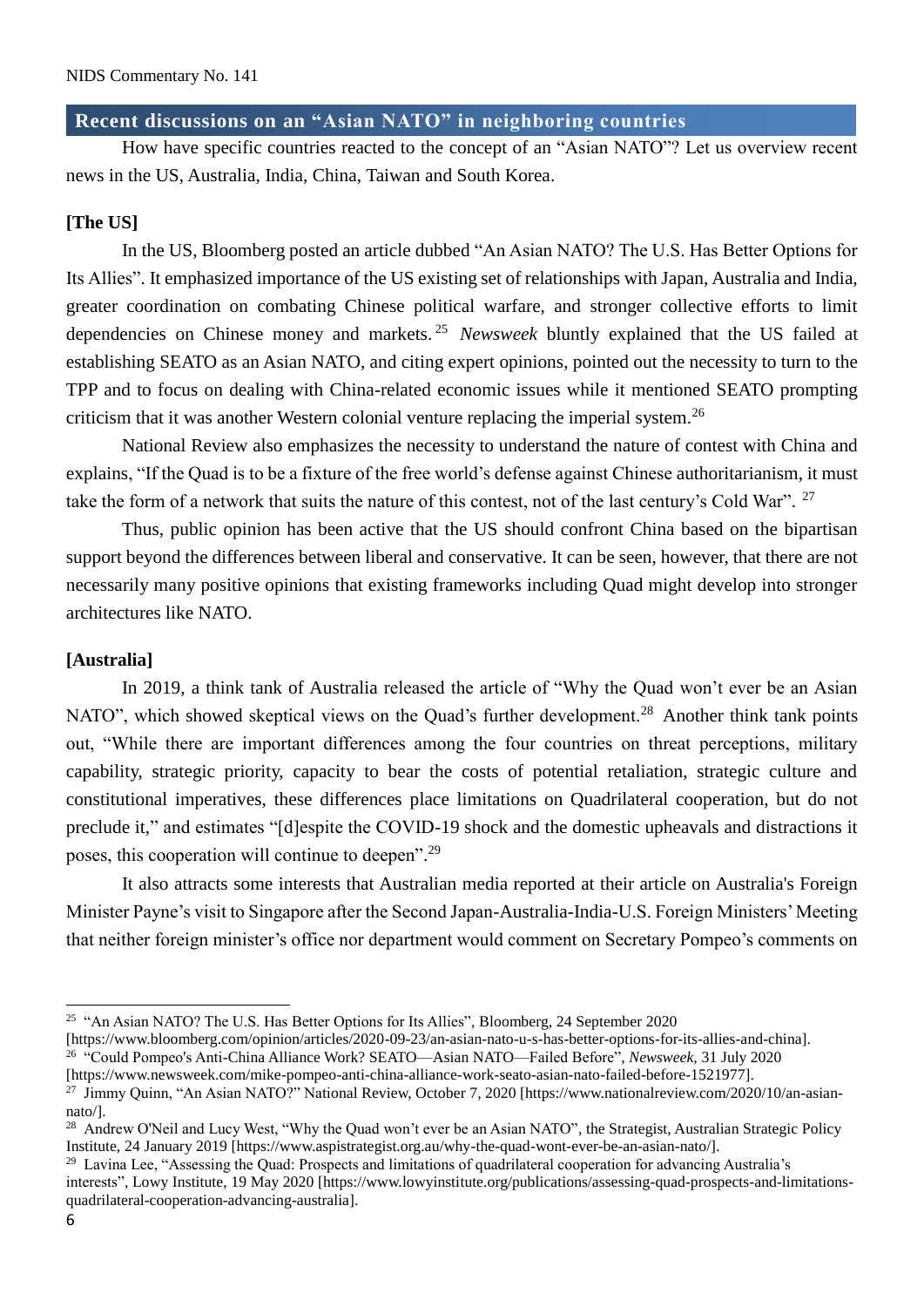#### an Asian NATO.<sup>30</sup>

#### **[India]**

Prior to Deputy Secretary Biegun's remarks, an Indian economic newspaper released an article of "Can the Quad rise to be an Asian NATO?" and pointed out the necessity that the US must take the lead for reducing the dependence on China and ASEAN will need to be roped.<sup>31</sup>

On the other hand, External Affairs Minister Jaishankar emphasized in July, that India would never be a part of an alliance.<sup>32</sup> and an Indian former diplomat pointed out that India gains nothing from an "Asian NATO". 33

#### **[China]**

Hu Bo, Director of the Center for Maritime Strategy Studies at Peking University, contributed to the Global Times, an international issue newspaper affiliated with the Chinese Communist Party's organ "People's Daily" on 9 September. His article concludes, "an 'Asian NATO' will cause considerable strategic pressure and a policy dilemma for China, so we should strengthen our hedging ability and position", after pointing out, "an 'Asian NATO' still has some inherent obstacles".<sup>34</sup> As an assumption, he also mentioned three problems: the Indo-Pacific region seeing greater differences in political systems, cultural and religious differences were great than those in Western Europe and the North America; geopolitical integration in the Indo-Pacific was extremely difficult; and the "Quad Strategic Concept" overemphasized the role of Japan, Australia and India, leading to denting the pride and enthusiasm by regional powers like South Korea and Indonesia.

#### **[Taiwan]**

 $\overline{a}$ 

The Taipei Times, close to the Democratic Progressive Party, welcomes an Asian NATO citing Deputy Secretary Biegun's remarks on the article as it analyses, "The US' desire to establish an 'Asian NATO' with its partners in the region presents Taiwan with a strategic opportunity that must be grasped".<sup>35</sup>

Meanwhile, the United Daily News, pro-Chinese Nationalist Party and reportedly intimate with

<sup>&</sup>lt;sup>30</sup> "Marise Payne flies to Singapore to further Quad agenda", the Australian, 8 October 2020 [https://www.theaustralian.com.au/world/marise-payne-flies-to-singapore-to-further-quad-agenda/newsstory/5fc77226ce10bb94906aff594d3c52f5].

<sup>&</sup>lt;sup>31</sup> J Srinivasan, "Can the Quad rise to be an Asian NATO?" The Hindu Business Online, 16 July 2020 [https://www.thehindubusinessline.com/opinion/can-the-quad-rise-to-be-an-asian-nato/article32103609.ece].  $32$  "India will never be a part of an alliance system, says External Affairs Minister Jaishankar", the Hindu, 20 July 2020 [https://www.thehindu.com/news/national/india-has-never-been-part-of-an-alliance-and-will-never-bejaishankar/article32142128.ece].

<sup>&</sup>lt;sup>33</sup> MK Bhadrakumar, "India gains nothing from an 'Asian NATO'", Asia Times, 4 September 2020 [https://asiatimes.com/2020/09/india-gains-nothing-from-an-asian-nato/]. The media of Asia Times as online stems from the print newspaper based in Hong Kong, but this article was published after the Law of the People's Republic of China on Safeguarding National Security in the Hong Kong Special Administrative Region came into force on 30 June 2020. It is carefully necessary to bear it in mind that the article is in line with those ideas by the Chinese Communist Party and the Chinese Government.

<sup>&</sup>lt;sup>34</sup> Hu Bo, "'Asian NATO' is difficult to achieve, but we must be highly vigilant", Global Times [胡波「"亚洲版北约"难成, 但须高度警惕」『环球时报』], 9 September 2020 [https://opinion.huanqiu.com/article/3zoAKlc4RGC].

<sup>35</sup> Yao Chung-yuan, "'Asian NATO' presents opportunity", Taipei Times, 14 September 2020 [https://taipeitimes.com/News/editorials/archives/2020/09/14/2003743368].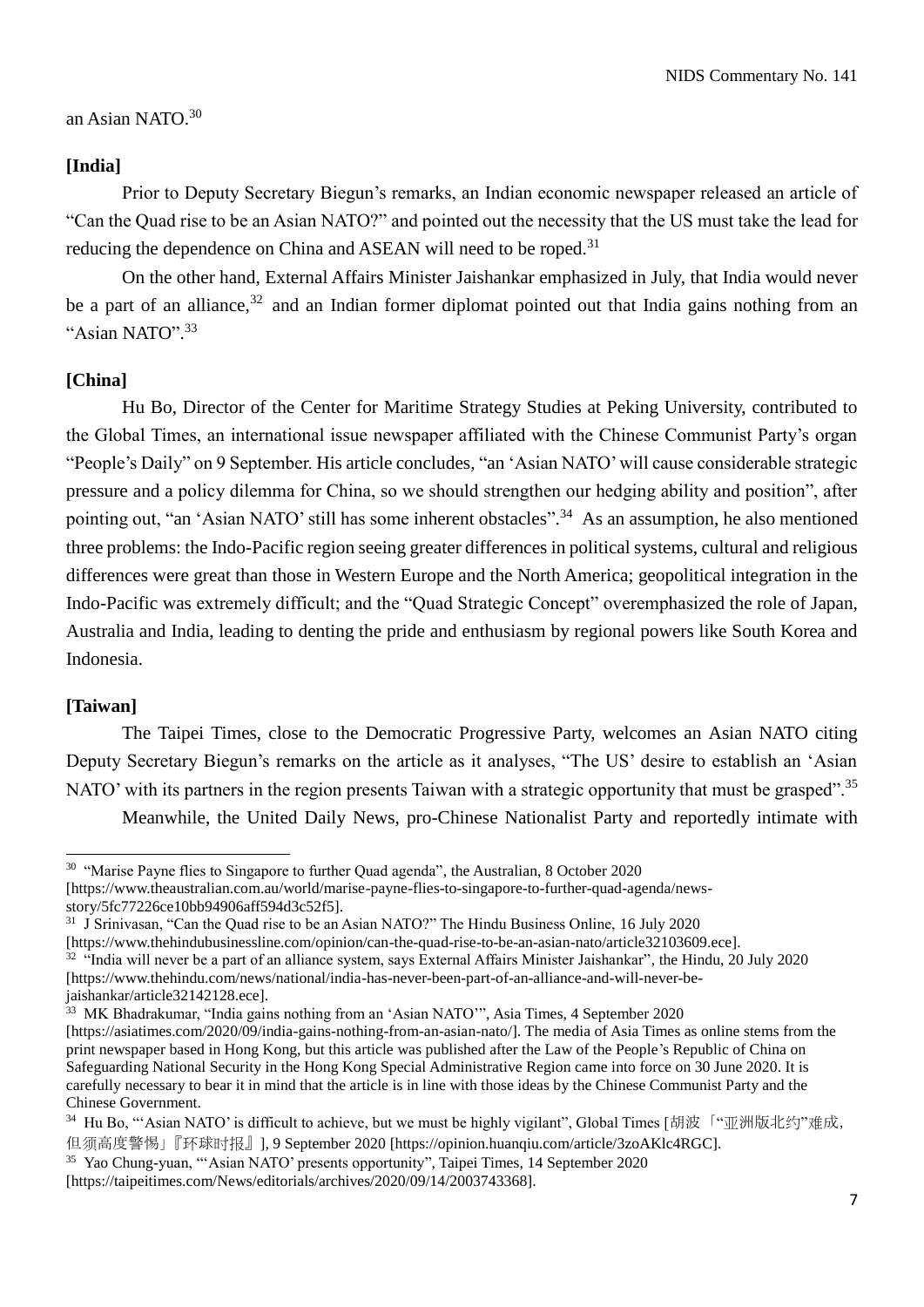China, assumes a critical and skeptical attitude toward an Asian NATO. It reported, "Even if an 'Asian NATO' is really established, there is a great question whether it can function or not as a deterrent or preventive measure against the Chinese Communist Party's military invasion of Taiwan", "If Taiwan participates in an 'Asian NATO', Beijing would definitely determine that external parties had formally intervened in the 'Taiwan Issue' and invoke the Anti-Secession Law" and "It fails to deter the CCP from invading Taiwan. On the contrary, it rather facilitates or accelerates an invasion in Taiwan".<sup>36</sup> Although it is still unclear whether this article was, or was not, influenced by China's covert activities like the United Front Work, it is almost in line with China's basic views that the US national power has significantly declined and it should be highly alert to an Asian NATO.

#### **[South Korea]**

Related to Deputy Secretary Biegun's remarks, the Hankyoreh a leftist media, nervously responded. At an early stage, it reported the worries about growing demand by the US to join an Asian NATO.<sup>37</sup> Then, it posted a column entitled "The Sino-India conflict tells the fabrication of the Asian NATO" where it reported "[The US] proposed the establishment of a multilateral security cooperation organization by Quad-Plus the South Korea also joins in". Thus, it showed a rushed report that was not true to the facts, although there was no concrete proposal yet.<sup>38</sup> It denied the South Korea's participation in a "phantom of an Asian" NATO" at the bottom of the column. While the centre-right Chosun Online reported Biegun's remarks more factually than Hankyoreh, it emphasized that the South Korea as a member of Quad-Plus would also join in the Quad as if it were an exact equivalent to Japan, the US, Australia and India.<sup>39</sup>

Korean Foreign Minister Kang Kyung-wha, a public signatory of the Moon Administration, attended a video teleconference hosted by a US nonprofit organization and reportedly said on Quad "[it is] not a good idea".<sup>40</sup>

## **The phrase of an "Asian NATO" and its double meaning**

As mentioned above, there are many negative opinions and views about the name and the actual situation of an "Asian NATO". Nonetheless, a senior official of the Department of State uses this phrase, behind which there is a reason the US has formed NATO-based foreign relations with some specific countries and designated an original status for them as well as it is confidence on their successful

[http://www.chosunonline.com/site/data/html\_dir/2020/09/02/2020090280004.html].

<sup>40</sup> "Kang Kyung-wha gaisho, beikoku no Quad ni 'yoi idea dewa nai'" [Foreign Minister Kang Kyung-wha on the US' Quad "not a good idea"], Chosun Online, 26 September 2020

 $\overline{a}$ 

<sup>&</sup>lt;sup>36</sup> "World Journal reported: 'Asian NATO' imperatively brings new changes for the Indo-Pacific security situation", United Daily News [「世界日報社論/「亞洲北約」勢在必行 印太安全新變局」『聯合新聞網』], 24 September 2020 [https://udn.com/news/story/6809/4884672].

<sup>37</sup> "Beikoku 'higashi Asia ban NATO' wo kasokuka: 'Quad Plus' heno atsuryoku, kankoku no sentaku wa" [The US accelerates an 'East-asian NATO': pressured into 'Quad Plus', and what is the South Korea's choice?], Hankyoreh, 10 September 2020 [http://japan.hani.co.kr/arti/politics/37718.html]. But, Deputy Secretary Biegun didn't mention "East Asia" at all in his remarks.

<sup>&</sup>lt;sup>38</sup> "Column: chuin funso wa 'Asian NATO' no kyokosei wo kataru" [Column: the Sino-India conflict tells the fabrication of the Asian NATO], Hankyoreh, 22 September 2020 [http://japan.hani.co.kr/arti/opinion/37822.html].

<sup>39</sup> "Bei kokumu fukuchokan 'Indo-Pacific kokusai kiko wa Quad de hajimaru'" [The US Deputy Secretary of State, "Indo-Pacific international organization starts from 'Quad'"], Chosun Online, 2 September 2020

<sup>[</sup>http://www.chosunonline.com/site/data/html\_dir/2020/09/26/2020092680002.html].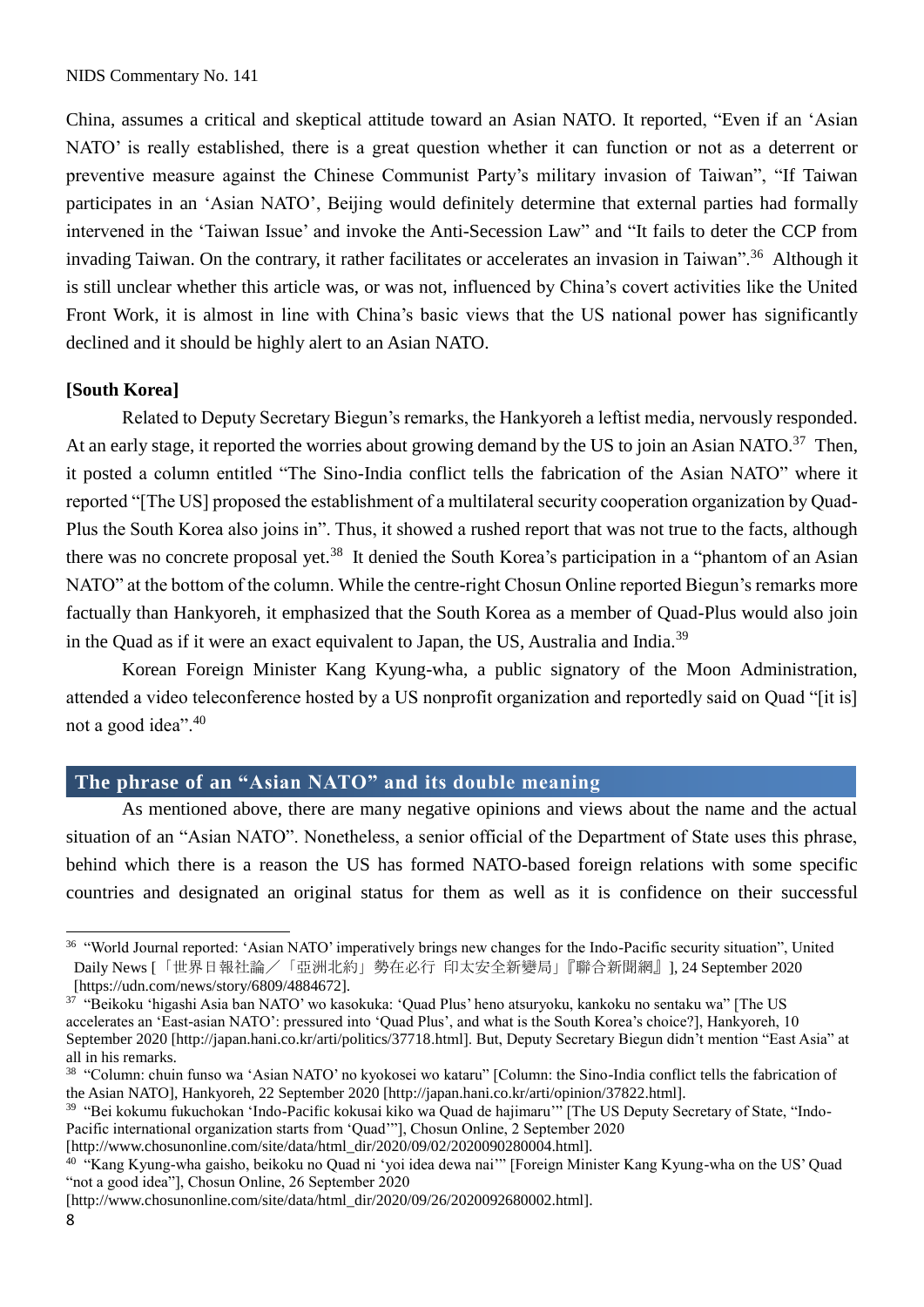experiences with NATO.

Since 1989, the US has given 17 countries, including Japan, "Major Non-NATO Ally Status" (MNNA),<sup>41</sup> which "provides foreign partners with certain benefits in the areas of defense trade and security cooperation under US law".<sup>42</sup> These countries in the region include Australia, Japan, South Korea, New Zealand, the Philippines and Thailand. Taiwan, without formal designation as such, is treated as an MNNA. In the so-called Quad-Plus, Vietnam participates in, so it deserves greater attention whether the US will designate it, or not, as an MNNA status for Vietnam soon.

The US seems to refer to an "Asian NATO" as a projection of its own image of NATO bearing the MNNA in mind when it intends to promote multilateral cooperation citing NATO.

It is well known that India has a non-aligned policy up to now, and the US has not actually designated the MNNA status for India. They, however, have concluded several agreements to enhance substantial security cooperation such as General Security of Military Information Agreement (GSOMIA) in 2002, Logistics Exchange Memorandum of Agreement (LEMOA) in 2016, and Communications Compatibility and Security Agreement (COMCASA) in 2018. During Deputy Secretary Biegun's visit to India for the third annual US-India 2+2 Ministerial Dialogue, he stated "We do not seek to change India's traditions". 43

On the other hand, many countries have a negative impression of the term "Asian NATO". This is because considering the fact that NATO's enemy was the former Soviet Union during the Cold War, an "Asian NATO" established in the region will obviously target China, which causes strong warnings toward China.<sup>44</sup> In particular, for several countries including many ASEAN members, which attach importance to economic relations with China, participation in an "Asian NATO" brings a risk of confronting China in a militarily inferior position,<sup>45</sup> and results in considerable loss of profits in economic, trade, technology and infrastructure sectors through China's estrangement from its Belt and Road Initiative.<sup>46</sup>

In addition, the metaphor of an "Asian NATO" has controversial problems. At first, the more

<sup>&</sup>lt;sup>41</sup> The US DOS, "Major Non-NATO Ally Status", 30 January 2020 [https://www.state.gov/major-non-nato-ally-status/]. <sup>42</sup> Its website also emphasizes, "While MNNA status provides military and economic privileges, it does not entail any security

commitments to the designated country".

<sup>&</sup>lt;sup>43</sup> "U.S. says "'Ouad' nations ready to work with others for free, open Indo-Pacific", Reuters, 13 October 2020 [https://www.reuters.com/article/india-usa/u-s-says-quad-nations-ready-to-work-with-others-for-free-open-indo-pacificidINKBN26X2AT].

<sup>&</sup>lt;sup>44</sup> In fact, Asia Times stresses a plan of the "Asian NATO" was "stillborn" at the Second Japan-Australia-India-US Foreign Ministers' Meeting on 6 October. "'Asian NATO' plan stillborn at Tokyo Quad meet", Asia Times, 9 October 2020 [https://asiatimes.com/2020/10/asian-nato-plan-stillborn-at-tokyo-quad-meet/].

<sup>&</sup>lt;sup>45</sup> There are some countries like Cambodia that positively accepts China's engagement. Last year, Cambodia reportedly allowed China's access to the Ream Naval Base in return for construction of port facilities. It is identified that the facilities built by the US and equipped by Australia were demolished as well as land reclamation continues by Chinese companies. "Deal for Naval Outpost in Cambodia Furthers China's Quest for Military Network", The Wall Street Journal, 22 July 2019 [https://www.wsj.com/articles/secret-deal-for-chinese-naval-outpost-in-cambodia-raises-u-s-fears-of-beijings-ambitions-11563732482]. See also, "Changes Underway at Cambodia's Ream Naval Base", 2 October 2020 [https://amti.csis.org/changes-underway-at-cambodias-ream-naval-base/].

<sup>&</sup>lt;sup>46</sup> For example, it is reported that Laos, seeing Chinese high-speed railway opens by the end of 2021, is put on the brink of default. Reportedly, Laos is set to cede majority control of its electric grid to a Chinese company, as it struggles to stave off a potential debt default. Sebastian Strangio, "Laos Stumbles Under Rising Chinese Debt Burden", the Diplomat, 7 September 2020 [https://thediplomat.com/2020/09/laos-stumbles-under-rising-chinese-debt-burden/]. See also, "EXCLUSIVE-Taking power: Chinese firm to run Laos electric grid amid default warnings", Reuters, 4 September 2020 [https://jp.reuters.com/article/china-laos-idUKL8N2FW068].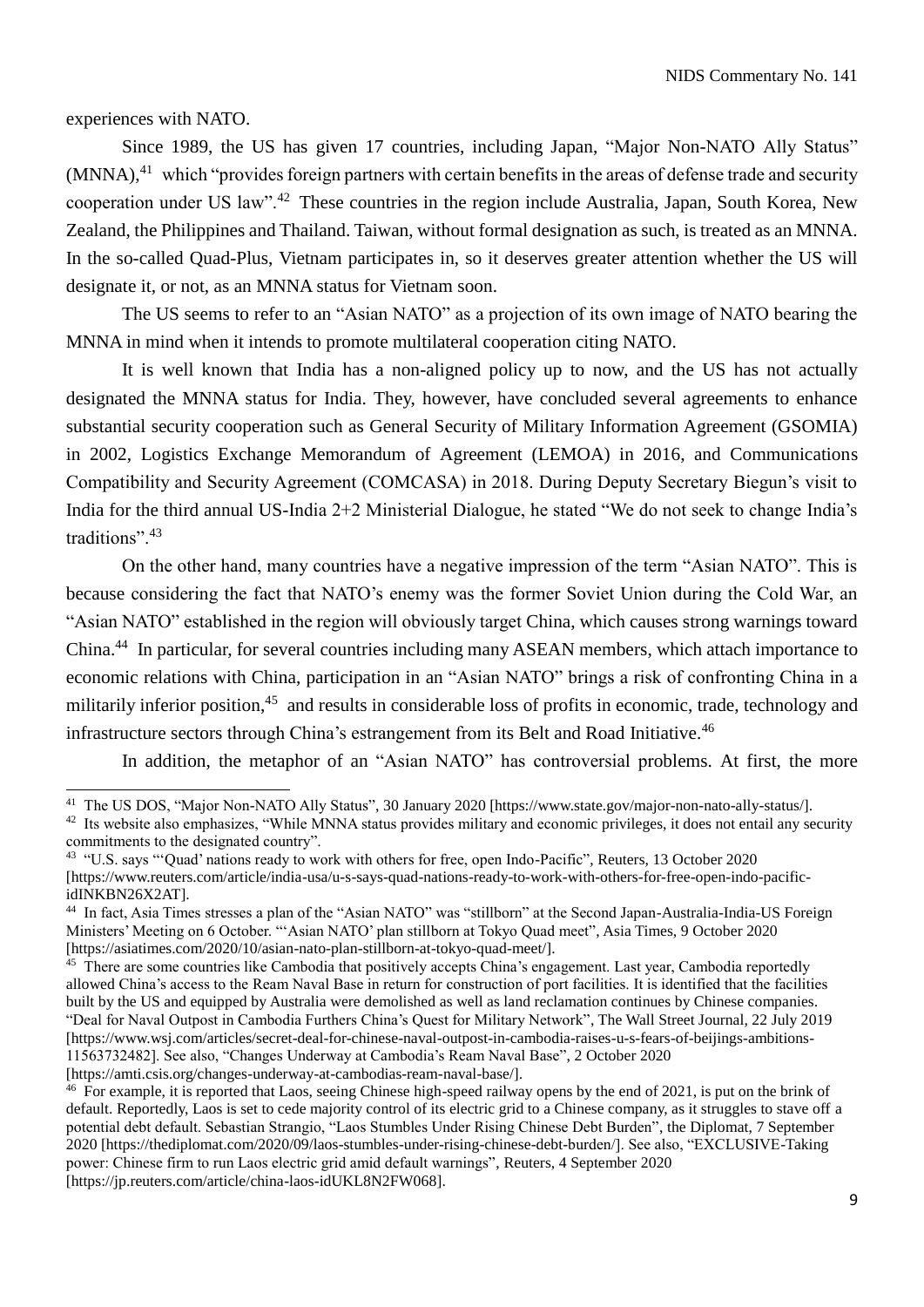frequently the US and other countries refer to an "Asian NATO", the more political pretexts are provided for China, such as "the US leads the New Cold War" or "China and related countries should take necessary means for self-defense", in accordance with China's own criticism against the US as "hegemony" or "Cold War mentality".<sup>47</sup> Secondly, it has been pointed out that both China and Russia have a sense of military hostility toward the term "Asian NATO", and discussion on an "Asian NATO" further stimulates them, justifying military expansion and strengthening of military cohesion.<sup>48</sup>

Thirdly, the utterance of an "Asian NATO" not only directly denies those efforts by ASEAN, but also forms a terrible political risk that undermines ASEAN centrality and unity through intentionally drawing an exact line of demarcation between friends and foes.<sup>49</sup> In other words, using the term "Asian" NATO" leads to entirely ignoring ASEAN's regional ownership.

## **Conclusion: the phrase of an "Asian NATO" will fade away as the "Indo-Pacific" concept focuses on convergence in ASEAN-centricity**

On 6 October, Secretary of State Pompeo emphasized that his purpose of visiting Japan is to confirm the Indo-pacific enjoys freedom, openness and rule of law among the foreign ministers of the US, Japan, India and Australia. He also mentioned that it is important for not only four countries but also the whole region including ASEAN to address those issues.<sup>50</sup>

At a public debate in September 2020 before taking office, Prime Minister SUGA clearly pointed out on Asian NATO, "there is a major difference between the situation in Europe where NATO-type alliances are functioning and the current situation in Asia", and "in particular an Asian NATO seems to have no choice but to become an encircling network against China in the midst of US-China confrontation". <sup>51</sup> Furthermore, he explained, "The creation of an Asian NATO will possibly draw a line between friends and foes inside this region", so "it is important for us to strategically promote the Free and Open Indo-Pacific based on the Japan-US alliance as the cornerstone of Japan's diplomacy" as well as he gave a forecast that it is difficult for ASEAN to participate in the Asian NATO.

 $\overline{a}$ 

<sup>&</sup>lt;sup>47</sup> The website of China Central Television (CCTV), a state-run media, reported that Rossiyskaya Gazeta, a newspaper published by the Russian Government, posted a column of "Abandon the hegemonic Cold War mentality; work together to achieve balanced development". Its quotation also included a British researcher's comment, "The US launched a new type of the Cold War, aiming at containing China". "Sino-Russia Sharp View: Abandon the hegemonic Cold War mentality; work together to achieve balanced development", CCTV News [「中俄锐评丨摒弃霸权冷战思维 携手实现平衡发展」『央视新

闻』], 23 September 2020 [http://m.news.cctv.com/2020/09/23/ARTIO3hn1FXhlLZpU7poF7Ak200923.shtml].

<sup>&</sup>lt;sup>48</sup> Takako Ueta, "OSCE, a study on risk reduction and security dialogues: framework and practice in the organization for security and co-operation in Europe and its applicability to Asia and the Pacific", *Social Science Research Institute monograph series,* No. 21, April 2014, p. 51.

<sup>49</sup> Former Deputy Secretary of State Richard Armitage also pointed out the similar problems at a recent interview. "Indo-Pacific cooperation can't be exclusionary: Armitage: Former US senior official opposes 'with us or against us' approach", NIKKEI Asia, 3 October 2020 [https://asia.nikkei.com/Editor-s-Picks/Interview/Indo-Pacific-cooperation-can-t-beexclusionary-Armitage].

<sup>50</sup> "Pompeo chokan honichi no nerai wa: interview de nani wo katatta ka" [The purpose of Secretary of State Pompeo's visit to Japan: what he told during the interview], HNK News Web, 6 October 2020

<sup>[</sup>https://www3.nhk.or.jp/news/html/20201006/k10012651191000.html].

<sup>51</sup> "[Sosaisen kokai toronkai shoho] (5) Suga shi 'Bosaisho wa tatewari ni narunodewa naika'" [Detailed report of the public debate for the Liberal Democratic Party's presidential election (5): Mr. SUGA "the Ministry for Disaster Prevention seems to descend into bureaucratic sectionalism"], the Sankei Shimbun Web, 12 September 2020

<sup>[</sup>https://www.sankei.com/politics/news/200912/plt2009120030-n2.html].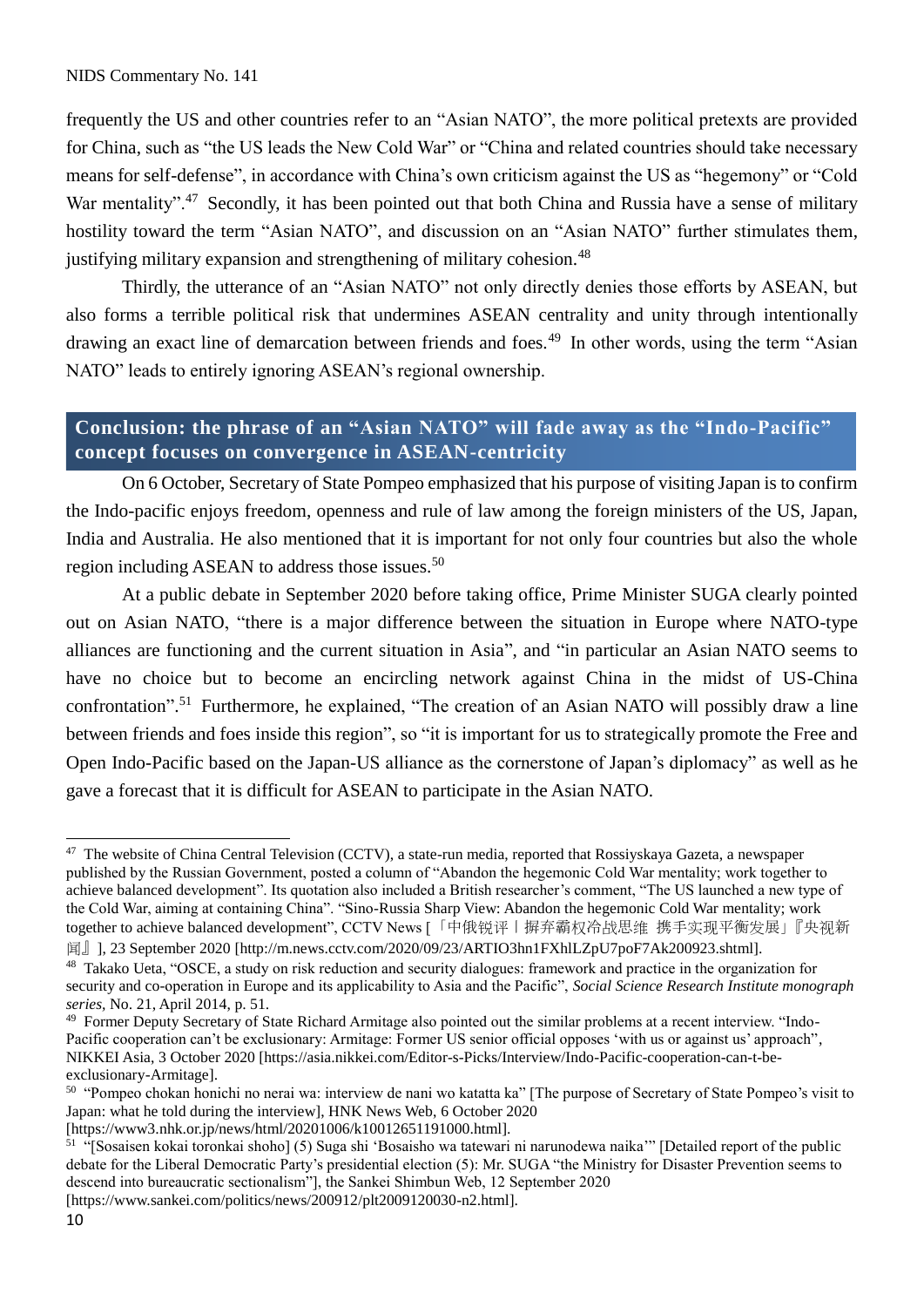Thus, Japan and the US have already shared the view of ASEAN's importance, and during the Second Japan-Australia-India-U.S. Foreign Ministers' Meeting, the four Ministers reaffirmed their strong support for ASEAN's unity and centrality, and they also reaffirmed their full support for the ASEAN Outlook on the Indo-Pacific.<sup>52</sup>

Besides, at the Japan-Vietnam Summit Meeting on 19 October, Prime Minister SUGA said that the ASEAN Outlook on the Indo-Pacific (AOIP), and the Free and Open Indo-Pacific, have much in common, and stated that Japan fully supports the AOIP. Prime Minister Nguyen Xuan Phuc stated the support for the AOIP in line with the FOIP.<sup>53</sup> Prime Minister SUGA also made a speech of "Building together the future" of Indo-Pacific" at the Vietnam-Japan University where he again stressed his strong support for the AOIP after touching on ASEAN centrality and unity.<sup>54</sup>

These facts imply that Japan, the US, Australia and India will support those efforts by the whole region centered on ASEAN, as regional states enhance future cooperation under the FOIP vision, and that the cooperation ultimately leads to convergence in ASEAN-centricity. This cooperation would inevitably foster a sense of solidarity with the FOIP, hence the words of "Indo-Pacific" and "ASEAN" will come to the fore as phrases with a positive political impact. There will no longer be any room for the double-edged phrase of an "Asian NATO" to appear on the stage, and it will fade away sooner or later.

Parallel to these efforts, it is necessary to promote cooperation with quietness in a practical manner among Japan, the US, Australia and India, whether it is called a Quad or something else like AIJUS (the collected acronym of those countries). For example, at the US-India 2+2 Ministerial Dialogue on 27 October, they concluded the Basic Exchange and Cooperation Agreement (BECA).<sup>55</sup> Then-US Secretary of Defense Esper highly appreciated the BECA which enabled them to share greater geospatial information.<sup>56</sup> Consequently, it is expected that the Quad will also enhance further cooperation in the intelligence domain in the near future, since Japan has already concluded an information security agreement with the US, Australia and India.

Focusing on relations with ASEAN, Japan has already continued cooperation in various fields foundered om strong respect for ASEAN. In November 2016, the Japanese Ministry of Defense announced the "Vientiane Vision" as guidelines for Japan-ASEAN defence cooperation, which was welcomed by all ASEAN member states.<sup>57</sup> In 2019, it was updated to "Vientiane Vision 2.0" where resilience was added to ASEAN centrality and unity.<sup>58</sup> It deserves paying attention to further deepened Japan-ASEAN defence

<sup>52</sup> MOFA, "Dai 2 kai nichibeigoin gaisho kaigo".

<sup>53</sup> MOFA, "Nichi-Vietnam shuno kaidan" [Japan-Viet Nam Summit Meeting], 19 October 2020

<sup>[</sup>https://www.mofa.go.jp/mofaj/s\_sa/sea1/vn/page1\_000888.html].

<sup>54</sup> MOFA, "Nichietsu daigaku niokeru suga soridaijin speech daimei: 'Tomoni tsukuru Indotaiheiyo no mirai'" [Speech by Prime Minister Suga at the Vietnam-Japan University: building together the future of Indo-Pacific], 19 October 2020 [https://www.mofa.go.jp/mofaj/s\_sa/sea1/vn/page3\_002894.html].

 $\overline{55}$  "2+2 dialogue: India, US sign crucial agreement on geo-spatial intelligence", the Indian Express, 27 October 2020 [https://indianexpress.com/article/india/india-us-22-dialogue-beca-pompeo-esper-rajnath-jaishankar-6897216/]. <sup>56</sup> The United States Department of Defense, "Esper Praises Results of U.S., Indian Meeting", 27 October 2020

<sup>[</sup>https://www.defense.gov/Explore/News/Article/Article/2395589/esper-praises-results-of-us-indian-meeting/]. <sup>57</sup> JMOD, "Vientiane Vision: nichi ASEAN boei kyoryoku initiative" [Vientiane Vision: Japan's Defense Cooperation Initiative with ASEAN] [https://www.mod.go.jp/j/approach/exchange/dialogue/j-asean/vientianevision/index.html]. <sup>58</sup> Ibid.